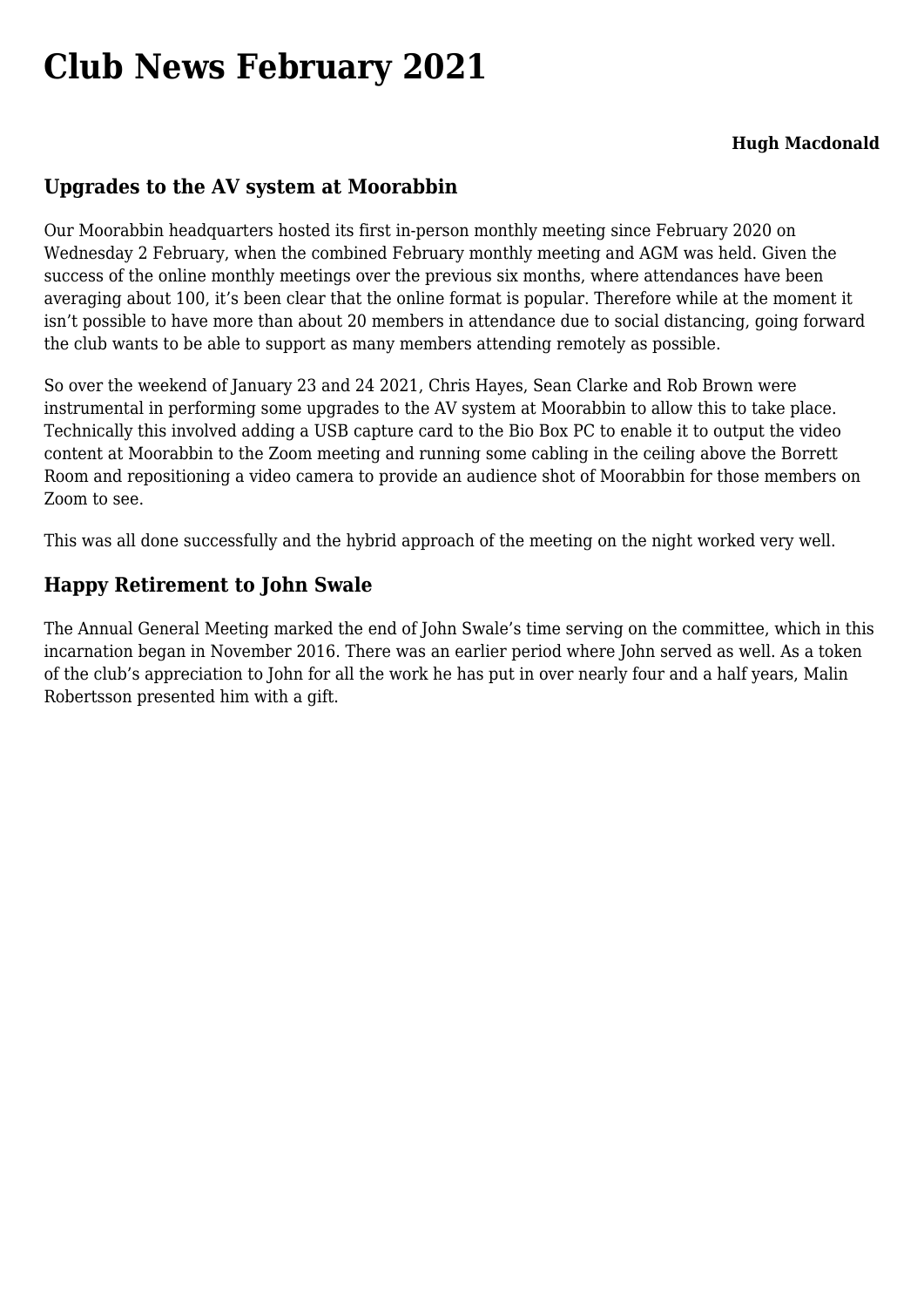

## **The Room formerly known as the Internet Lounge**

The Internet Lounge is soon to be known as just The Lounge. Thanks to a magnificent effort from Stephen Zuluaga, Aiden Kelly, Peter Boin, Aavon Fernando and other members, there are now windows looking out onto the atrium, multi-purpose benches that can be used for catch ups, projects or personal work. There is also pendant style power plugs for powering devices and tools, and plenty of network points as well. There is more to be done, but the progress so far is impressive.